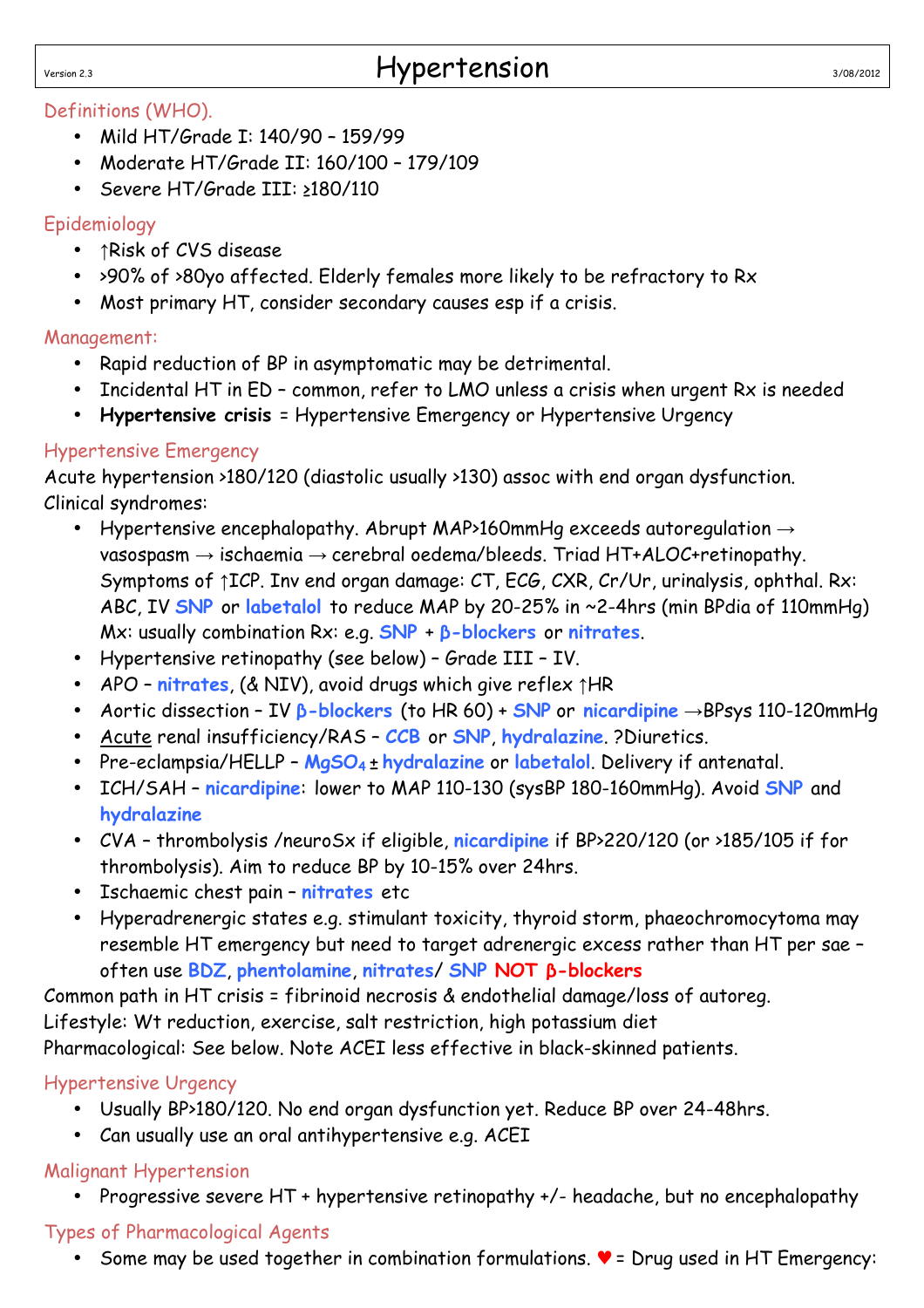#### **Direct vasodilators**

- ♥**sodium nitroprusside (SNP)** veins>arterioles. Activates guanyl cyclase via NO. Unstable in light.  $T_{1/2}$  1min. Met by RBC to CN and then by liver to thiocyanate ( $T_{1/2}$  3-7 days). SE: ↑ICP, HypoBP, thioCN & CN toxicity if prolonged use. Dose: 0.5-10mcg/kg/min.
- **GTN** mild to mod antiHT effect (also used in ACS, APO, oesophageal spasm). Veins>arteriole. Infusion dose: 3-200mcg/min IV.
- *hydralazine* Reduces BPdia>BPsys. T<sub>1/2</sub> 2-4hrs. SE: lupus-like syndrome, nausea, headache, reflex ↑HR. Dose: 5mg IV increments. 25-100mg PO.
- **diazoxide** ?Antag.  $Ca^{2+} \rightarrow$ peripheral arteriolar dilatation. SE: ↑BSL, may  $\rightarrow$  angina as ↑HR & CO, interrupts labour, can't give IM/via CVC. Painful IV. Protein bound.  $T_{1/2}$  20hrs.
- **minoxidil** Opens K+ channels in smooth muscle. SE: hair growth, periph. oedema.
- **fenoldopam** Dop agonist<sup>+</sup>→periph arteriolar dilatation. IV infusion: 0.1-1.6mcg/kg/min

#### **Alpha1 blockers**

- **prazosin** specific α1blocker. Blocks NA, causes arteriolar & venous dilatation. Well abs from GIT. Hep. metab. excr. In bile/faeces.  $T_{1/2}$  3hrs. SE: 1<sup>st</sup> dose HypoBP, reflex  $\uparrow$ HR, urinary incontinence (so used in BPH). Dose 0.5-5mg bd
- *doxazosin* T<sub>1/2</sub> 22hrs. Daily dosing of 1-4mg.
- **phentolamine** α1 & α2 competitive antagonist. Direct arterial vasodilator. Used in adrenal crisis and stimulant overdose. Also may be used if intra-arterial injection of thiopentone or adrenaline.

#### **Beta blockers** (CI: stimulant use, asthma, CCF)

- **atenolol** β1 selective. T<sub>1/2</sub> 7-9hrs. Effects on HR, contractility, JBP, JIOP, Jrenin. SE: Slows AV conduction, heart block, may precipitate LVF, bronchoconstriction, may mask hypoglycaemia, lethargy, depression. Acute dose: 1mg increments to 15mg.
- *v* metoprolol β1> β2 blocker. Rapid 1<sup>st</sup> pass metab. IV Dose 1mg increments to 5mg. In aortic dissection can give 3 x 5mg doses
- *propranolol* Non-selective. Also blocks Na+ channels. High 1<sup>st</sup> pass metab.hep metab & renal excretion.  $T_{1/2}$  3-6hrs.
- ♥**esmolol** very short acting β1 selective. Load 500mcg/kg over 1 min, then slow 50mcg/kg/min for next 4 mins. Titrate then to infusion 50-200mcg/kg/min.

### **Combined α-blockers & β-blockers** (CI: stimulant use, asthma, CCF)

- **v** labetalol Renal/liver excretion. T<sub>1/2</sub> 6-8hrs. 10-20mg IV q10min or 1-2mg/min IV
- *carvidilol* racemic with enantiomers have different effects. Lipophilic. 1<sup>st</sup> pass metab. Highly protein bound.  $T_{1/2}$  6-10hrs. SE: dizziness, diarrhoea+usual.

### **Calcium Channel Blockers**

- Block  $Ca^{2+}$  flow though voltage-gated L-type (slow inactivating) channels. Hepatic metab.
- **verapamil** racemic mixture, non-selective CCB, relaxes arteriolar sm. SE: Depresses cardiac contractility(→HF). Slows SA & AV nodes (→block, may promote aberrant pathways). Slows gut motility ( $\rightarrow$ constipation). 90% protein bound.  $T_{1/2}$  3-6hrs. Dose 1mg IV increments. PO 40-80mg, 160mg SR.
- **diltiazem** Cardioselective CCB. SE: AV block, HF
- **nicardipine** Dihydropyridine CCB. Doesn't  $\downarrow$ LV function or sig  $\uparrow$ ICP. Longer T<sub>1/2</sub>, so cannot rapidly titrate. CI: heart block, recent AMI, RF. Dose 5-15mg/hr infusion. PO dose 20-40mg tds or 30-60mg bd or SR prep.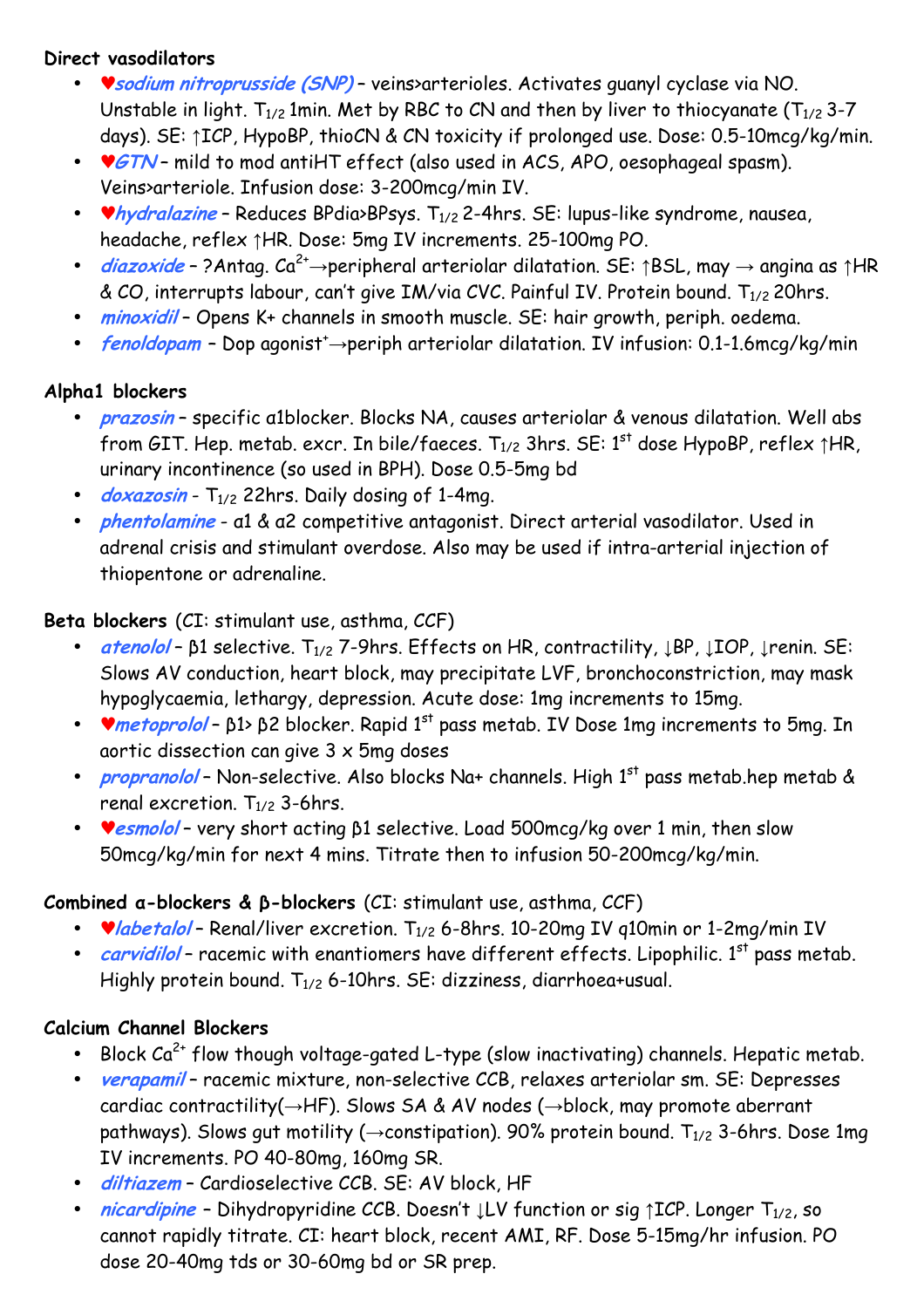• **nifedipine**, **amlodipine** – selective relaxation of arteriolar sm. No cardiac depression – more often reflex stim. (less with SR preps). Nifedipine: onset within 1hr – faster if capsule perforated. SE: Rapid BP drop (capsules), reflex ↑HR, angina, headache, periph. oedema, flushing, nausea, hypo $K^*$ , teratogenic in early preg. Amlodipine –  ${\sf T}_{1/2}$  35-45hrs.

# **ACE Inhibitors**

- Block  $A(I) \rightarrow A(II)$ . Also block bradykinin metab  $\rightarrow$  dry cough, angioedema. Particularly useful with diabetic nephropathy. SE: hyperK<sup>+</sup>, proteinuria, worsening renal fn if RAS.
- *captopril* 60% Metab Liver, rest excr unchanged by kidney. T<sub>1/2</sub> 2hrs.
- *perindopril* A(II)CE inhibitor, renal excretion,  $T_{1/2}$  >24hrs. od dosing.
- Others: *enalapril* T<sub>1/2</sub> 11hrs. od/bd dosing; *ramipril* T<sub>1/2</sub> 50hrs; *lisnopril* 100% renally excreted unchanged.

### **Angiotensin II Receptor Blockers**

- As effective as ACEI, β-blockers, CCB or diuretics. Don't affect bradykinin metab.
- **losartan** AT(II)-1 receptor antagonist. Highly protein bound. Hep metab & Biliary excr→urine & faeces.  $T_{1/2}$  2hrs. V. active metab (EXP3174) with  $T_{1/2}$  6-9hrs.
- *candesartan* AT(II)-1 receptor antagonist. Highly protein bound. Renal excr. T<sub>1/2</sub> 9hrs. SE: GIT effects, periph.oedema.
- *irbesartan* AT(II)-1 receptor antag. Highly protein bound. Hep metab. T<sub>1/2</sub> 12-20hrs.

# **Diuretics**

- Loop diuretics (**frusemide**) Used often when renal impairment. Inhibit luminal Na<sup>+</sup>/K<sup>+</sup>/2Cl<sup>-</sup> transporter in thick ascending loop of Henle. Increase renal blood flow & PG synthesis. Loss of Na<sup>+</sup>, Cl<sup>-</sup>, K<sup>+</sup>, Mg<sup>2+</sup>, & Ca<sup>2+</sup>. Highly protein bound, urinary excr. T<sub>1/2</sub> 1.5hrs. SE: salt loss, ↑uric acid, rashes, ototoxicity (esp. rapid IV admin). NSAIDs may ↓effect
- Thiazides (**bendrofluazide**, **hydrochlorothiazide**) Inhibit Na<sup>+</sup> & Cl- resorption in proximal segment of distal tubule. Also vasodilatation via  $Ca^{2+}$ -dependent K $^*$  channels in blood vessels. Urinary excreted unchanged. SE: hypoNa<sup>+</sup>, hypoK<sup>+</sup>, ↑uric acid, ↓BSL, sulphur containing (allergic reactions)
- Potassium sparing (**spironolactone**, **amiloride**) Mild naturetic effect on collecting ducts. Used when mineralocorticoid excess. Spironolactone binds at aldosterone Na<sup>+</sup>/K<sup>+</sup> exchange site in distal convoluted tubule. May cause gynaecomastia. Amiloride inhibits Na<sup>+</sup> flux through ion channels in distal convoluted tubule & collecting duct, and inhibits vascular smooth muscle contraction.
- **indapamide** Naturetic effect in proximal distal tubule and may reduce response of vascular sm to pressor amines. Binds to RBC carbonic anhydrase. Hepatic metab. SE: electrolyte imbalance, hypoNa<sup>+</sup>, hypoK<sup>+</sup>.

# **Centrally acting**

- **α-methyldopa** metabolised to false sympathetic transmitter methylNA
- **clonidine** α1 presynaptic > α2 postsynaptic agonist. Also used for opioid withdrawal & migraine prophylaxis. SE: dry mouth/eyes, drowsiness, can cause initial HT if given rapidly IV. Rebound possible on stopping. Dose 75-150mcg init.

### **Sympathetic ganglia & terminal blockers**

• **trimetaphan**, (ganglia)– poorly tol., fixed mydriasis. Guanethidine, reserpine (NA terminals) – depression